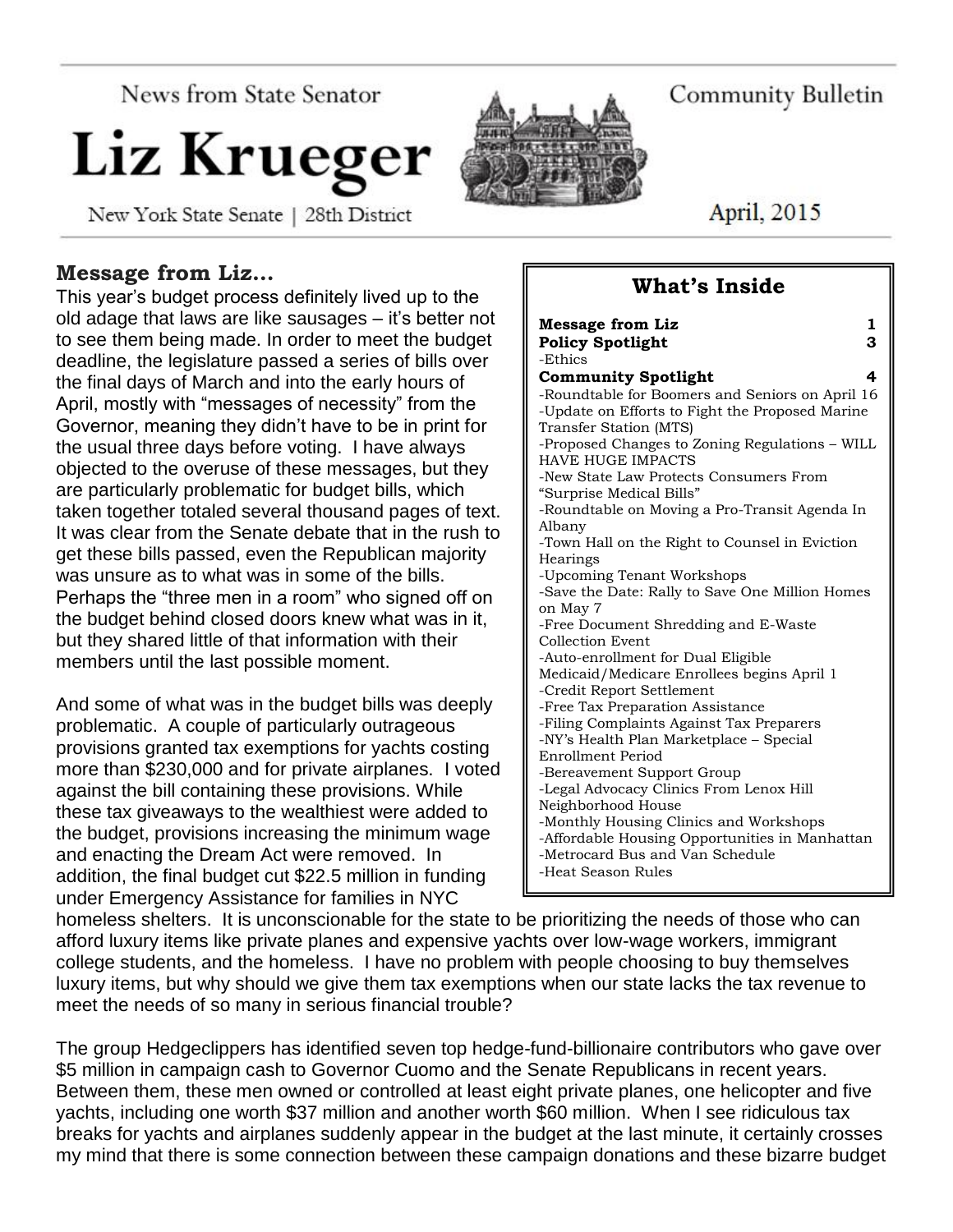items. And so I was even more disturbed about the extremely limited ethics reforms that were included in the budget. I will discuss this in greater detail in the policy spotlight below, but without meaningful reform to our campaign financing system, tinkering around the edges of state ethics laws will do little to address the public's belief that our state government is built upon corrupt models of "pay to play".

I also voted against the bill implementing the Governor's changes to education policy. There were a number of problems with these proposals, but I was particularly concerned about tying teacher evaluations to state test scores. The ever-expanding reliance on standardized tests has already distorted what goes on in the classroom, and the governor's proposals will only increase the incentives for teaching to the test. Furthermore, as discussed in last month's bulletin, linking a portion of state aid to the implementation of the governor's education agenda violates the educational requirements in the state constitution.

There were some positive things included in the budget as well. The budget provides \$477 million for affordable and supportive housing programs (only some of which is new funding), including \$100 million for long delayed and much-needed repairs at NYCHA developments, and \$50 million for new middle class housing and for repairs and renovations at our Mitchell-Lama developments. Funding for a number of SUNY and CUNY programs was increased by nearly \$70 million over last year's budget. I was also pleased that funding for the urban youth jobs program has been doubled to \$20 million, and \$4.5 million has been included in the budget for emergency food services and programs, which help more than 3 million New Yorkers each year.

But, overall, I see this year's budget process as a big step backwards. For the last several years, we have had on-time budgets without resorting to messages of necessity, which at least ensured legislators and the public had some opportunity to know what they were voting on. Also, in violation of budget law, we never completed the quasi public process of budget conference table meetings – where there are target amounts disclosed to be negotiated within specific priority areas of spending. And there were lump sum agreements for spending to be determined at later dates, likely with no public notice.

In an effort to rush the budget through, many additional issues that were discussed, such as mayoral control of New York City schools and more equitable property tax policies for owners and renters, were simply excluded from the budget. I hope when we do address these issues later this session we do so in a more deliberative and democratic manner than the way we addressed this year's budget.

It should be noted that that since passage of the budget, neither the Governor, his Budget Director, nor the majority legislative leaders have participated in any type of press availability to explain what is and is not in the final budget, and to answer press questions.

So the process was exceptionally bad, and if I was grading all of us, we'd get a collective grade of D.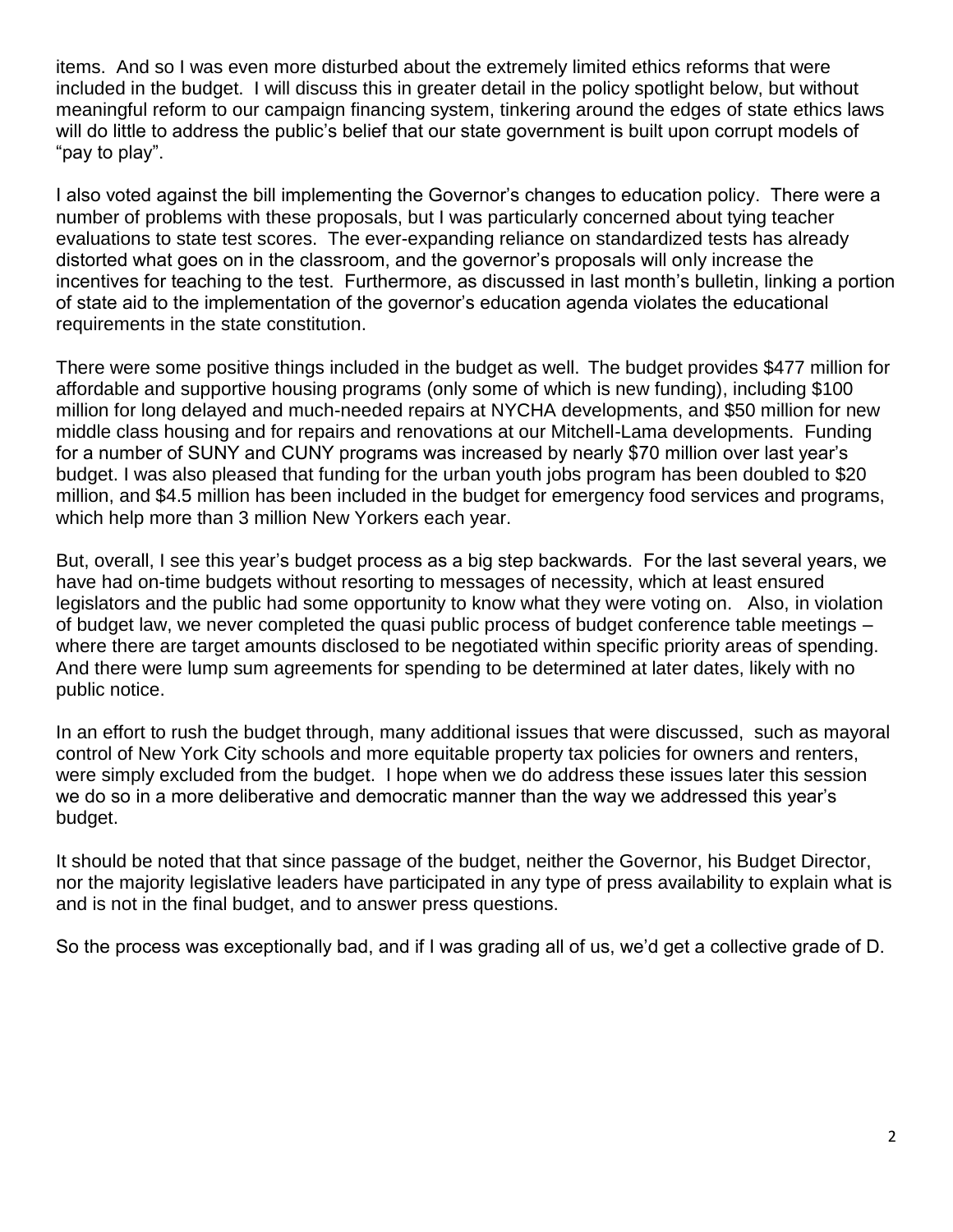# **POLICY SPOTLIGHT**

#### *Ethics*

The final budget included a number of modest ethics reform measures, but none of these so-called reforms address the major causes of recent Albany scandals. Among the measures included in the budget:

- *Enhanced disclosure requirements for outside income and disclosure of clients* if a legislator receives \$5000 or more in compensation from a single client, or \$10,000 or more in compensation from multiple clients. I am concerned that this provision has a number of exceptions that will continue to allow legislators to hide income sources. And disclosure should apply to the Executive Chamber as well as the two houses of the legislature.
- *Per diem reform*: require better documentation of legislative expense claims and the creation of an online database of legislators' per diem expenses.
- *Pension forfeiture*: a constitutional amendment that would extend forfeiture of pensions to currently sitting public officials if they are convicted of a crime after the amendment goes into effect. I have long carried legislation that would create a system of fines to accomplish pension forfeiture in a broader range of situations than this requirement.
- *Disclosure of Independent Campaign Expenditures:* Expands existing disclosure requirements to capture references to a specific candidate that do not specifically call for support.
- *Limits on Personal Use of Campaign Funds:* Somewhat stricter standards as to what campaign funds can be spent on. However, these requirements still allow far too many options for misuse of campaign funds, and have barely altered the existing law. For instance, a candidate could still buy clothes with campaign funds and say they were being used to campaign, and can still use campaign funds to pay legal fees for civil or criminal defense.

While all of these measures are slight improvements over existing law, none of them get at the root of the corrupt "pay to play culture" in Albany. What the final budget did not include was a host of campaign finance measures the Governor put in his original budget, including closing the LLC loophole that enables the same individual to use multiple entities to exceed any limits on donations. It also did not include the Governor's proposals for public financing of elections or lowering campaign contribution limits to candidate and "soft money" party committee accounts.

The influence of money over our political system is the problem that underlies everything that's wrong in Albany. I often say that it amazes me that so many legislators get arrested, given how much unethical behavior is perfectly legal. Without fundamental reforms to our campaign finance system, minor tinkering with our ethics laws will not address the problems we face in Albany.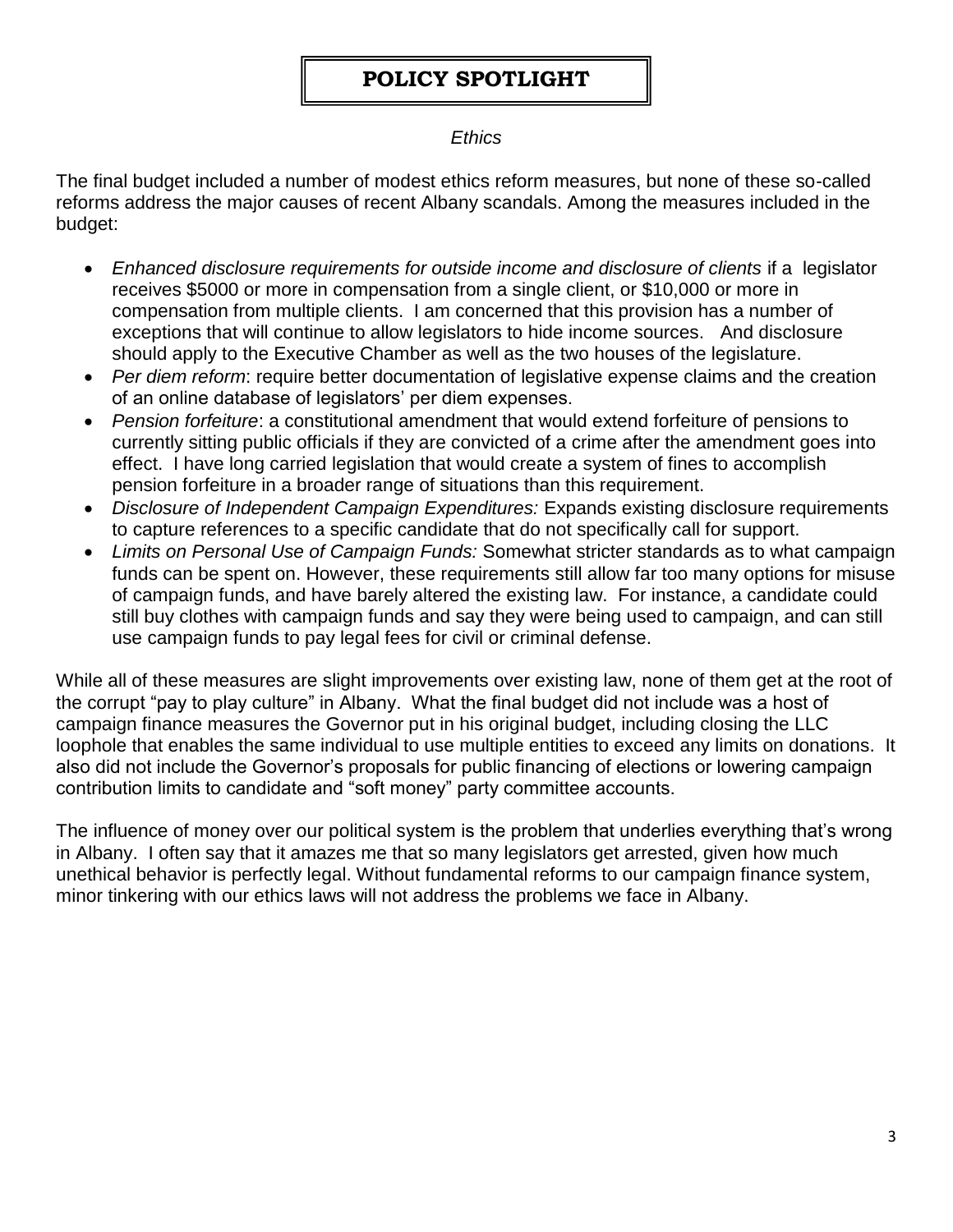## **Roundtable for Boomers and Seniors on April 16 th:**

Senator Krueger's Roundtable for Boomers & Seniors is a 5-part program that provides an opportunity for constituents to come together to explore life issues that are relevant across the age span. This year we are looking at Caregiving and all its aspects.

The fourth session of this popular program will take place on Thursday morning, April 16th, at Lenox Hill Neighborhood House, 331 East 70th Street. The program runs from 8:30 am – 10:30 am. We will discuss "End of Life Decisions" and "Ageism and the Dance of Marginality."

Bagels and coffee will be served. For more information, contact Alice Fisher by email at alicefisher37@gmail.com or call 212-490-9535. RSVPs are required for this event.

#### **Update on Efforts to Fight the Proposed Marine Transfer Station (MTS):**

I have filed a motion for committee consideration on my legislation (S.2556) that would ban the construction of any solid waste marine transfer station within 800 feet of public housing. This legislation would apply to the proposed East 91<sup>st</sup> Street site, as well as any other site near NYCHA developments. It is well established that economically under-served neighborhoods have higher asthma rates. For example, according to the City Department of Health, East Harlem has the highest rate of child hospitalization for asthma and other respiratory ailments in all of New York City. Many well-documented studies link air pollution to asthma attacks and other respiratory problems. Traffic, particularly truck traffic, is a major contributing factor to this type of pollution. The additional truck traffic generated by these facilities also poses a serious risk of pedestrian injuries to the many children and seniors who reside in public housing. The motion for consideration requires the chair of the environmental conservation committee to schedule a vote on the bill.

#### **Proposed Changes to Zoning Regulations – WILL HAVE HUGE IMPACTS:**

Last month, I joined other Manhattan elected officials in writing to the Chair of the City Planning Commission regarding recently proposed changes to contextual zoning. We expressed concerns that the proposed citywide text amendment entitled "Zoning for Quality and Affordability" would undermine the principle of sound neighborhood planning, lead to a loss of rent regulated housing, and fail to address problems with the existing voluntary Inclusionary Housing program. The full text of the letter is available at http://www.nysenate.gov/press-release/joint-letter-sen-krueger-and-elected-colleaguesproposed-changes-zoning-regulations.

While the proposed zoning text will make it easier to create new apartments in contextual districts, there is a real concern this will create development pressure on existing buildings. In order to build those new, market-rate units, rent stabilized tenants may have to be displaced, resulting in a net loss of affordable units. Therefore, we are troubled that this plan is being put forward without a corresponding plan for protection of rent stabilized tenants in contextual districts where new development is being directed. Without new protections, this proposal could unduly put those tenants at risk.

We also have serious concerns about increased height limits and their impacts on contextual zones in Manhattan. These contextual zones were mapped due to the hard work of community advocates, and were often the result of hard compromises: neighborhoods trading increased density for height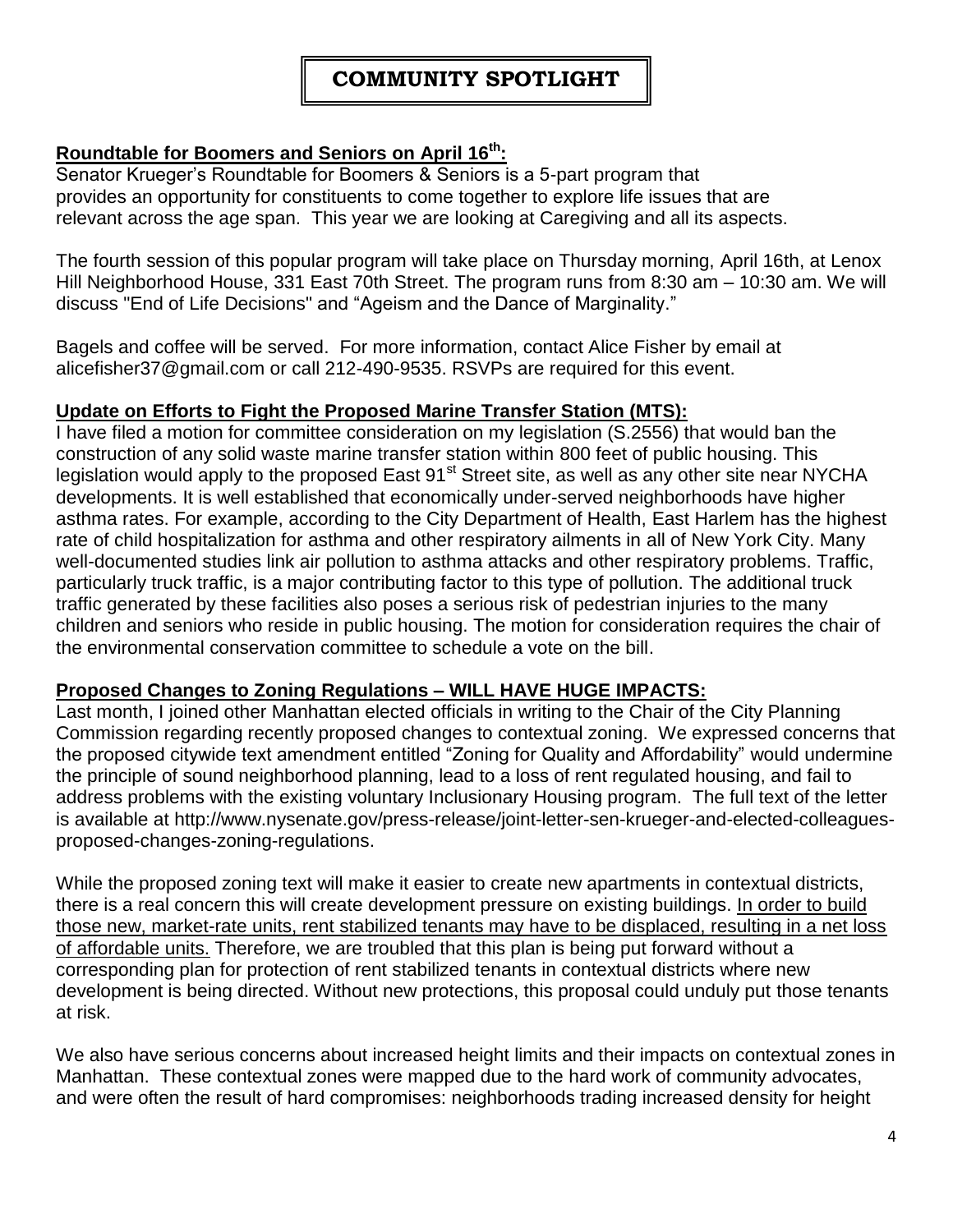limits, or neighborhoods agreeing to large upzonings in one area in exchange for contextual protections in another. By increasing height limits across the board, this administration is undermining these agreements made between previous administrations and neighborhood residents.

While there are also some very positive aspects to the proposed zoning changes, we urged the mayor to ensure a robust public review process with ample opportunity for community boards and the public to weigh in on these proposals. The City Planning Commission has just begun the official environmental review process and is accepting comments on the draft scope of work until April 30, 2015. Additional details about the proposal, and information about how to submit comments, are available at [http://www.nyc.gov/html/dcp/html/zoning-qa/zoning-for-affordability-1.shtml.](http://www.nyc.gov/html/dcp/html/zoning-qa/zoning-for-affordability-1.shtml)

*These issues can seem complex and arcane….but we urge everyone to think through them and work with your elected officials, community boards and civic organizations to build momentum to support the good and protest the bad parts of this proposal that will have a massive impact on our neighborhoods for decades to come.*

#### **New State Law Protects Consumers From "Surprise Medical Bills"**

I am thrilled to announce that a new state law on surprise medical bills went into effect on April 1st. Too often, consumers are held liable for medical bills that they had no way to prevent because they didn't know that a doctor was out-of-network, or because they had to see an out-of-network doctor in an emergency situation. I have also heard from many of my constituents about the need for insurance companies to expand provider networks and the need for more transparency about which providers are in-network.

This law provides protections for people who get services from providers who they didn't know were out-of-network. This means that when you get a "surprise bill" for services you and your doctor planned ahead for, or a bill for emergency services from an out-of-network provider, you will only have to pay the amount you would have owed if the service had been in-network.

You are protected from "surprise bills" when: a participating doctor refers you to an out-of-network doctor without your knowing; you are treated by an out-of-network doctor at an in-network hospital, but were not told that she or he was out of your network; and for emergency care when you did not have a chance to do this kind of checking.

The law also provides an "external appeal" process, reviewed by an outside party, if you want to see an out-of-network doctor and your plan denies your request. The appeal must be for a medically necessary service when there is not an appropriate provider in the plan's network.

The best way to protect yourself from surprise bills is to plan in advance. Before you get care, check with your plan, your physicians, and any medical facilities involved to find out who is in your network. Keep written records of any phone calls and information that you get from websites.

The NY State Department of Financial Services (DFS) has an excellent resource on [Your Rights as a](http://dfs.ny.gov/consumer/hrights.htm)  [Health Insurance Consumer](http://dfs.ny.gov/consumer/hrights.htm) [\(http://dfs.ny.gov/consumer/hrights.htm\)](http://dfs.ny.gov/consumer/hrights.htm), which includes details on the new law and your other protections. Here are highlights:

#### **1. Information Your Health Plan Must Give You:**

**Provider Directory.** Your plan must provide a listing by specialty, of the name, address, and telephone number of participating providers and facilities. It must also include doctor board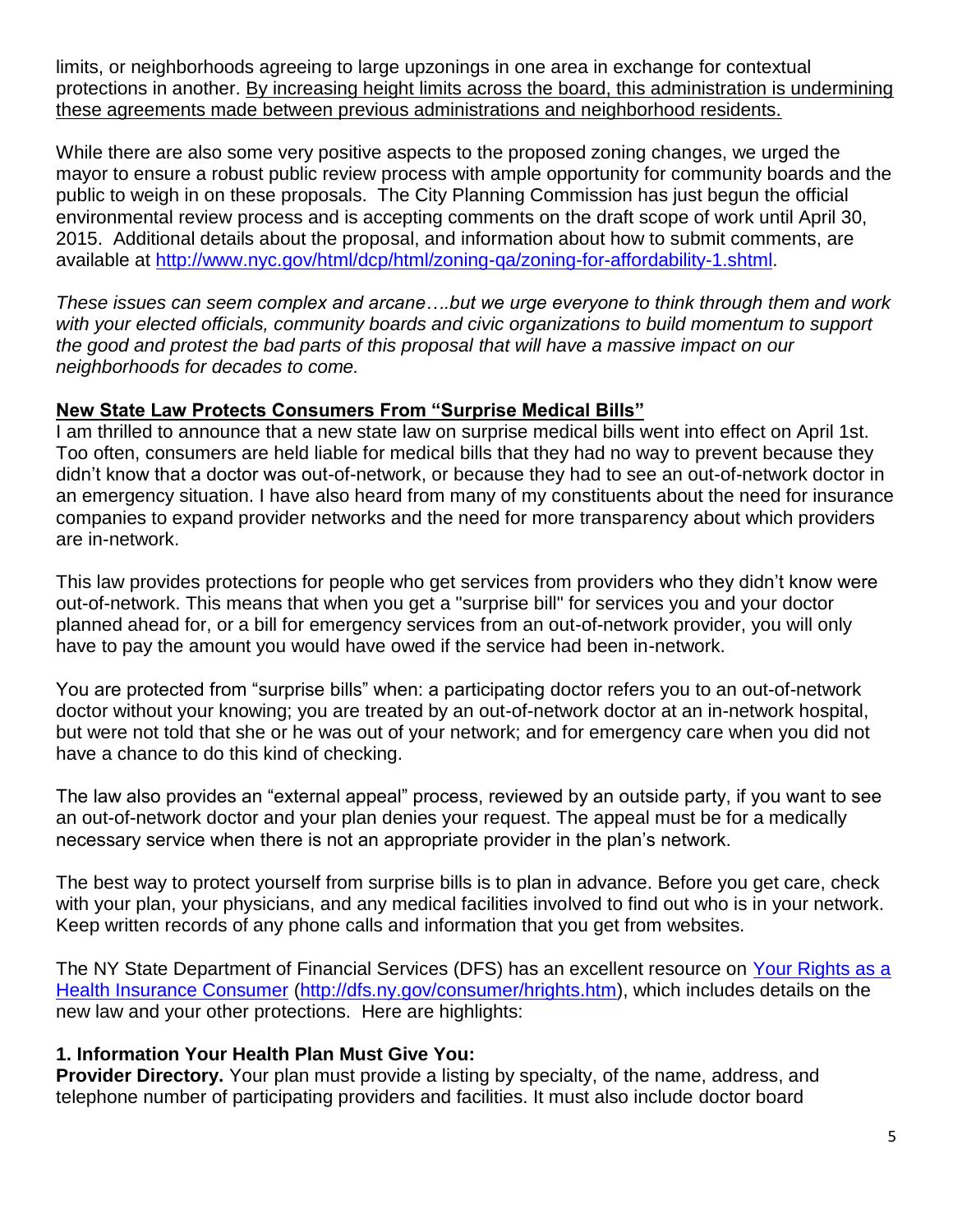certification information, languages spoken and any affiliations with participating hospitals. The listing must be posted on your plan's website. The listing must be updated within 15 days of the addition or termination of a provider from your plan's network or a change in a doctor's hospital affiliation.

## **2. Information Your Provider Must Give You:**

**The Health Plans in Which Your Provider Participates.** This must be given in writing or through a website before you receive non-emergency services and verbally when you schedule an appointment.

**Hospital Affiliations.** This must be given in writing or through a website before you receive nonemergency services and verbally when you schedule an appointment.

**Cost of Services.** If your provider does not participate in your plan, your provider must tell you the estimated amount your provider will bill you *if you ask*.

## **3. Access to Care:**

## **Right to Go Out-of-Network When Your Health Plan Does Not Have An In-Network**

**Provider.** Request an out-of-network referral when your plan does not have a provider with the appropriate training to meet your health care needs. This will be at no additional cost beyond what would you pay to see an in-network provider.

**Network Adequacy.** Health plans must have a network of providers adequate to meet the needs of members.

For a detailed policy brief on the new law, please contact my health care staffer, Susannah Pasquantonio, [spasquan@nysenate.gov.](mailto:spasquan@nysenate.gov)

## **Roundtable on Moving a Pro-Transit Agenda In Albany:**

On Monday, April 20<sup>th</sup> from 6:30-8:30 p.m., the Riders Alliance is hosting a lively evening of drinks, free pierogies and a special one-time conversation with three pro-transit allies in the New York State Assembly. They'll have a behind-the-scenes discussion about how Albany works and how a grassroots group can win better public transit. Featured speakers will be Assembly Members Erik Dilan, Robert Rodriguez and Nily Rozic. The event will take place at Solas bar, 232 E 9th St (btw. Stuyvesant St & 2nd Ave in East Village). To RSVP, go to

http://salsa.ridersny.org/p/salsa/event/common/public/?event\_KEY=81776.

## **Town Hall on the Right to Counsel in Eviction Hearings:**

On Tuesday, April 21<sup>st</sup>, a coalition of tenant organizations and elected officials is holding a Town Hall on supporting legislation for the right to counsel in housing court. Currently, over 90 percent of landlords have legal representation in housing court cases, while less that 10 percent of tenants do. The Town Hall will take place from 6:30 to 8:30 p.m. at Goddard Riverside Community Center, 593 Columbus Avenue at West  $88<sup>th</sup>$  Street. You must register on-line to reserve a seat, go to: https://manhattanrighttocounsel.eventbrite.com ; or call 212-799-9638 ext 210. For more information on the Right to Counsel http://www.righttocounselnyc.org

## **Upcoming Tenant Workshops:**

**Tenants and Neighbors** is hosting several tenant workshops in April and May: **ORGANIZING A TENANT ASSOCIATION WORKSHOP: Monday, May 11, 2015 from 5:45-7:45pm.** Join Subsidized Housing Lead Organizer Jen Berkley for a workshop about tips and guidelines for starting and maintaining a powerful tenants association. RSVP to Jen at JBerkley@tandn.org or 212-608-4320 ext. 311.

All workshops take place at the Tenants & Neighbors office at 236 W 27th St. 4th Floor.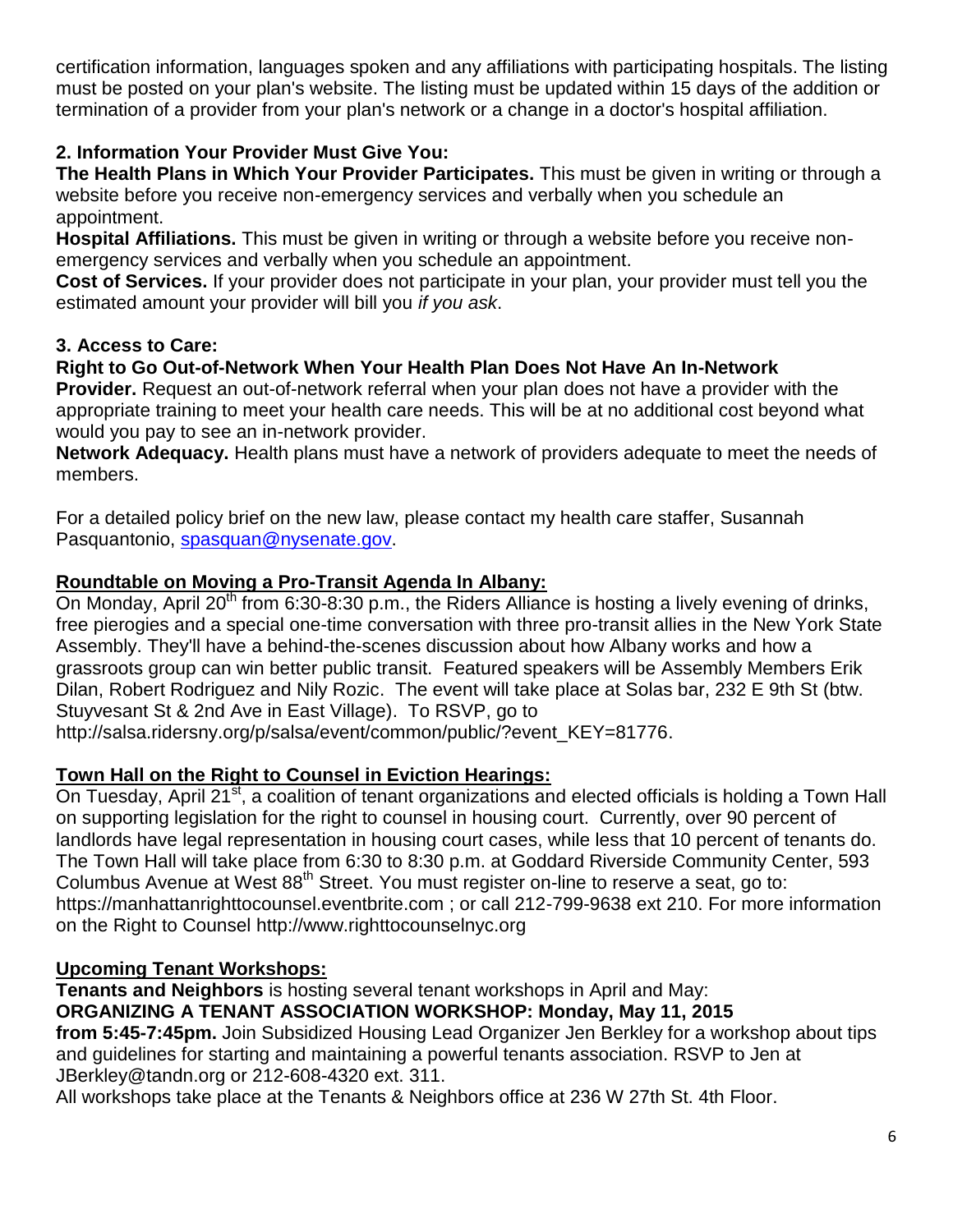**RGB TESTIMONY WORKSHOP: Monday May 18 from 5:45-7:45pm.** Interested in testifying at RGB Public Hearings? Come prepared and powerful! Join us for a workshop on how to build a powerful testimony and let your voice be heard! RSVP to Darren at Darren@tandn.org or 212-608- 4320 ext. 316.

**Lenox Hill Neighborhood House** is also hosting the following tenant events in May:

**Landlord Buy-Out Offers:** A Legal Roundtable Discussion

Friday, May 8, 2015 at 1:00 pm at the Senior Center @ St. Peter's Church, Lexington & East  $54^{\text{th}}$ Street.

Tuesday, May 12, 2015 at 4:15 p.m. at the Center @ Lenox Hill Neighborhood House, 331 East 70<sup>th</sup> Street.

## **Navigating Housing Court**

Monday, May 11, 2015 from 11:00 am to 12 noon at the Senior Center @ St. Peter's Church, Lexington & East 54<sup>th</sup> Street.

Thursday, May 14, 2015 from 10:00 am to 11:00 am at the Center @ Lenox Hill Neighborhood House, 331 East 70<sup>th</sup> Street.

## **Save the Date: Rally to Save One Million Homes on May 7:**

The Alliance for Tenant Power and Real Rent Reform Campaign are hosting a rally on May  $7<sup>th</sup>$  at 5PM to fight for renewing and strengthening New York's rent regulation laws. Location to be determined. For more information contact Darren at 212-608-4320 or Darren@tandn.org.

## **Free Document Shredding and E-Waste Collection Event:**

Come join the NYPD's Crime Prevention Section to shred your documents containing your personal / sensitive information. This is a FREE service. You can also register your electronic devices with the NYPD's Operation ID Program.

In front of NY Sports Club, 151 East 86th Street, New York, New York 10028 on Sunday, May 17, 2015 10:00 am - 1:00 pm

Bring old computers, laptops, printers, LED/LCD screens (not tube screen), keyboards, mice, cables, cell phones, tablets. All working devices received will include FREE data destruction services. Businesses are limited to 2 bankers boxes – Commercial accounts please call 718-575-5466

## **Auto-enrollment for Certain Dual Eligible Medicaid/Medicare Enrollees Begins April 1:**

Seniors and people with disabilities who are "dual eligibles" -- who have both Medicare and Medicaid -- and who receive Medicaid *managed long term care* [\(MLTC\)](http://volsprobono.us8.list-manage2.com/track/click?u=0aab3390118b1d06919e22858&id=ec995f1f0c&e=e2cdf730f8) services and live in New York City have big changes coming. Enrollment in a new type of health insurance program, **Fully Integrated Duals Advantage** (FIDA) plans, will become *automatic* starting on April 1, 2015 for many MLTC members. Those automatically assigned to a FIDA plan are those MLTC members who have not "opted out" or chosen to voluntarily enroll in FIDA.

**What is FIDA?** With FIDA, enrollees can get all of their Medicare and Medicaid benefits from one health insurance plan, among other benefits. However, FIDA impacts current Medicare services like choice of doctors and prescription drugs, so it's important to determine if FIDA is right for you or your loved one. People have the right to disenroll from FIDA and go back to Original Medicare or Medicare Advantage, with MLTC, at any time.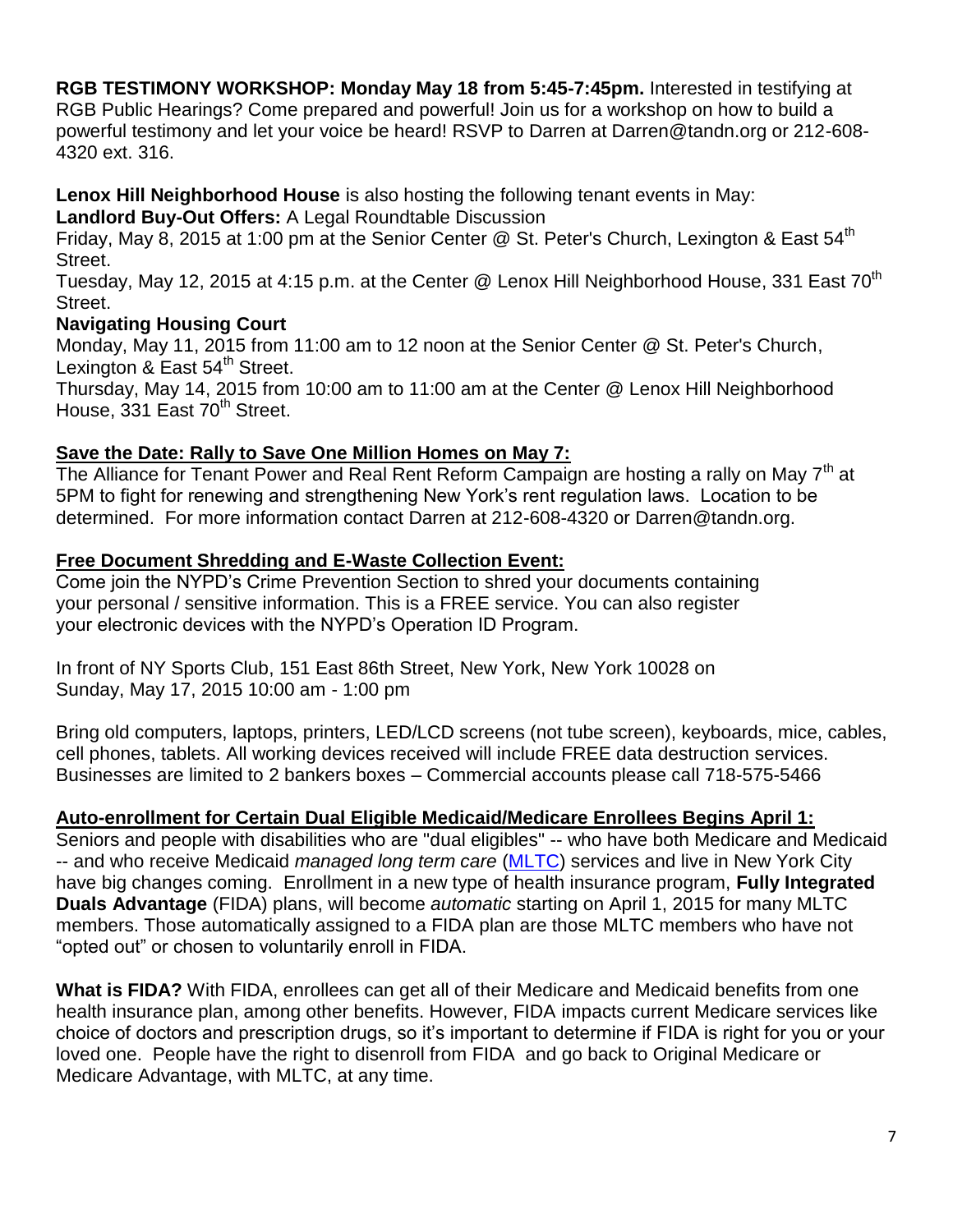NYLAG Caregiver Fact Sheet on FIDA is available for download at [http://www.wnylc.com/health/afile/166/522/.](http://www.wnylc.com/health/afile/166/522/) The fact sheet is also available in Spanish [\(http://www.wnylc.com/health/afile/202/527/\)](http://www.wnylc.com/health/afile/202/527/), Russian [\(http://www.wnylc.com/health/afile/202/529/\)](http://www.wnylc.com/health/afile/202/529/), and Chinese [\(http://www.wnylc.com/health/afile/202/531/\)](http://www.wnylc.com/health/afile/202/531/).

**Does this Affect Me?** MLTC members received notices explaining FIDA and the right to opt out since late December 2014. The notices inform them which FIDA plan they will be assigned to if they don't choose and enroll in a plan or *affirmatively opt out* of FIDA. Those who opt out will remain in their MLTC plans for Medicaid home care and other Medicaid services, and keep their separate Medicare coverage - either [Original Medicare](http://volsprobono.us8.list-manage.com/track/click?u=0aab3390118b1d06919e22858&id=b94f8d2a9b&e=e2cdf730f8) plus a [Part D plan](http://volsprobono.us8.list-manage.com/track/click?u=0aab3390118b1d06919e22858&id=8dc811ef40&e=e2cdf730f8) *OR* a [Medicare Advantage plan.](http://volsprobono.us8.list-manage2.com/track/click?u=0aab3390118b1d06919e22858&id=700493ab7d&e=e2cdf730f8) Those in FIDA will have ONE PLAN for all Medicare and Medicaid coverage.

## **Will everyone who has not opted out of FIDA be assigned to a FIDA plan on APRIL**

**1st? NO.** The first 7100 people will be enrolled in FIDA on April 1st. In each following month, another 7000 - 8000 people will be auto-assigned to FIDA plans. The schedule is based on birthday for people receiving SSI, and the date Medicaid authorization expires for everyone else.

#### **How to Learn More About FIDA:**

1. Call [NY Medicaid Choice,](http://www.nymedicaidchoice.com/) the State's FIDA and MLTC enrollment broker for more information, or to opt out: [1-855-600-3432.](tel:1-855-600-3432) NYS official FIDA brochures are posted here: http://nymedicaidchoice.com/program-materials.

2. The [Independent Consumer Advocacy Network](http://volsprobono.us8.list-manage.com/track/click?u=0aab3390118b1d06919e22858&id=3bd7ebdd9f&e=e2cdf730f8) (ICAN) has a network of non-profit organizations helping people choose whether or not to enroll in FIDA and also help with MLTC problems. NYLAG Evelyn Frank Legal Resources Program is part of the ICAN network: [212-613-7310,](mailto:212-613-7310) or eftrp@nylag.org. Community Services Society is ICAN's central headquarters: [1-844-614-8800,](tel:1-844-614-8800) or [ican@cssny.org.](mailto:ican@cssny.org)

## **To File Complaints About MLTC OR FIDA:**

NYS Dept. of Health MLTC and FIDA Complaint Line: [1-866-712-7197](tel:1-866-712-7197) or mitctac@health.ny.gov

CFEEC COMPLAINTS (if fail to schedule assessment in 7 days, etc.): [CF.Evaluation.Center@health.ny.gov](mailto:CF.Evaluation.Center@health.ny.gov)

Send a copy of your complaint to the ICAN Ombudsman Program: *ican complaints@cssny.org* 

*Thanks to NYLAG information on FIDA.*

## **Credit Report Settlement:**

Attorney General Eric Schneiderman recently reached a settlement with the three leading national credit reporting agencies to improve credit report accuracy, increase fairness in resolving consumer disputes of credit report errors, and protect consumers from unfair harm to their credit histories due to medical debt. It has been widely reported over the last few years that there are gross inaccuracies that can be found on the average consumer's credit report. Mistakes like these can misrepresent a consumer's creditworthiness and routinely block people's access to housing and jobs, particularly low income people and people of color. The Attorney General's agreement will reform the entire industry and provide vital protections for millions across the country. For more information and tips for consumers looking to check their credit report, visit [http://ag.ny.gov/press-release/ag-schneiderman](http://ag.ny.gov/press-release/ag-schneiderman-announces-groundbreaking-consumer-protection-settlement-three-national)[announces-groundbreaking-consumer-protection-settlement-three-national](http://ag.ny.gov/press-release/ag-schneiderman-announces-groundbreaking-consumer-protection-settlement-three-national)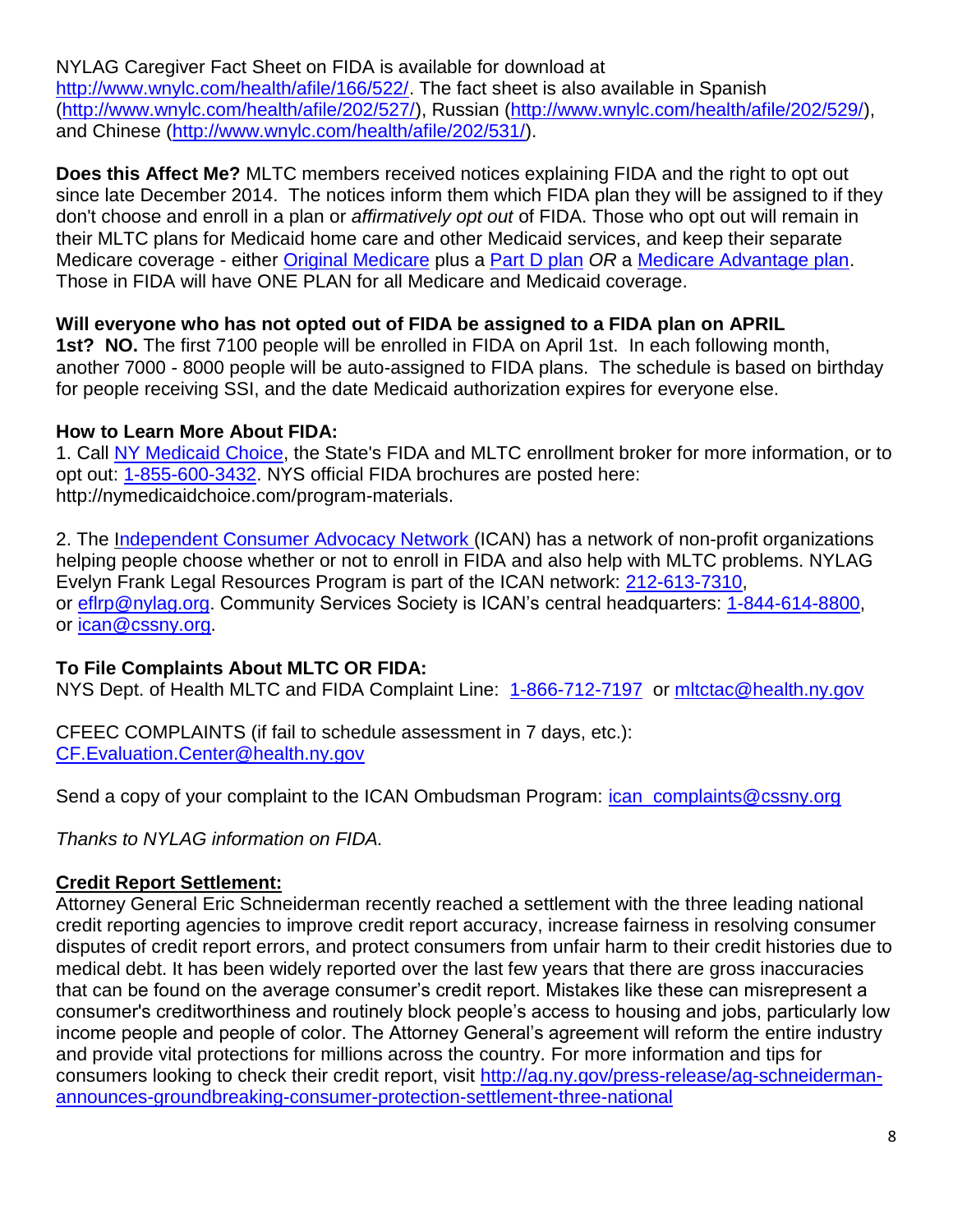#### **Free Tax Preparation Assistance:**

IRS-trained volunteers are available to provide free tax preparation assistance throughout New York City. I encourage you to take advantage of these services, which can save you money and ensure you avoid getting caught in "Refund Anticipation Loan" scams that many for-profit tax preparers engage in. AARP is sponsoring a number of locations on the East Side, and there are no age or income restrictions to receive this assistance. Here are some sites in the 28th Senate District where you can get free assistance with your taxes:

58th Street Library, 127 East 58th Street Telephone: [212-759-7358](tel:212-759-7358) Site Hours: Wednesday 11:00am to 3:00pm and Saturday, 10:00am-2:30pm

67th Street Library, 328 East 67th Street Telephone: [212-734-1717](tel:212-734-1717) Site Hours: Friday, 10:00am-2:00pm

Community Church of New York, 40 East 35th Street Telephone: [212-683-4988](tel:212-683-4988) Site Hours: Thursday, 10:00am-2:00pm

Science, Industry and Business Library (SIBL), 188 Madison Ave @ 34th Street Telephone: 917-275-6975 Site Hours: Wednesday, 10:00am-2:00pm.

Stanley Isaacs Neighborhood Center, 415 East 93rd Street Telephone: [212-360-7620](tel:212-360-7620) Site Hours: Friday, 10:30am-3:00pm

Stein Senior Center, 204 East 23rd Street Telephone: [646-395-8083](tel:646-395-8083) Site Hours: Thursday, 9:30am-2:30pm

Webster Branch Library, 1465 York Avenue Telephone: [212-288-5049](tel:212-288-5049) Site Hours: Monday, 11:00am-3:00pm

Yorkville Branch Library, 222 East 79<sup>th</sup> Street Telephone: 212-744-5824 Site Hours: Friday, 10:30am-3:00pm

#### **Filing Complaints Against Tax Preparers:**

New York State is one of only four states that regulates tax preparers. The State Department of Taxation and Finance Office of Professional Responsibility oversees tax preparers, and will investigate complaints about misleading advertising, fees, or fraudulent practices. To file a complaint, call 518-530-HELP or visit [https://www8.tax.ny.gov/TPCF/iflowStart.](https://www8.tax.ny.gov/TPCF/iflowStart)

#### **NY's Health Plan Marketplace – Special Enrollment Period:**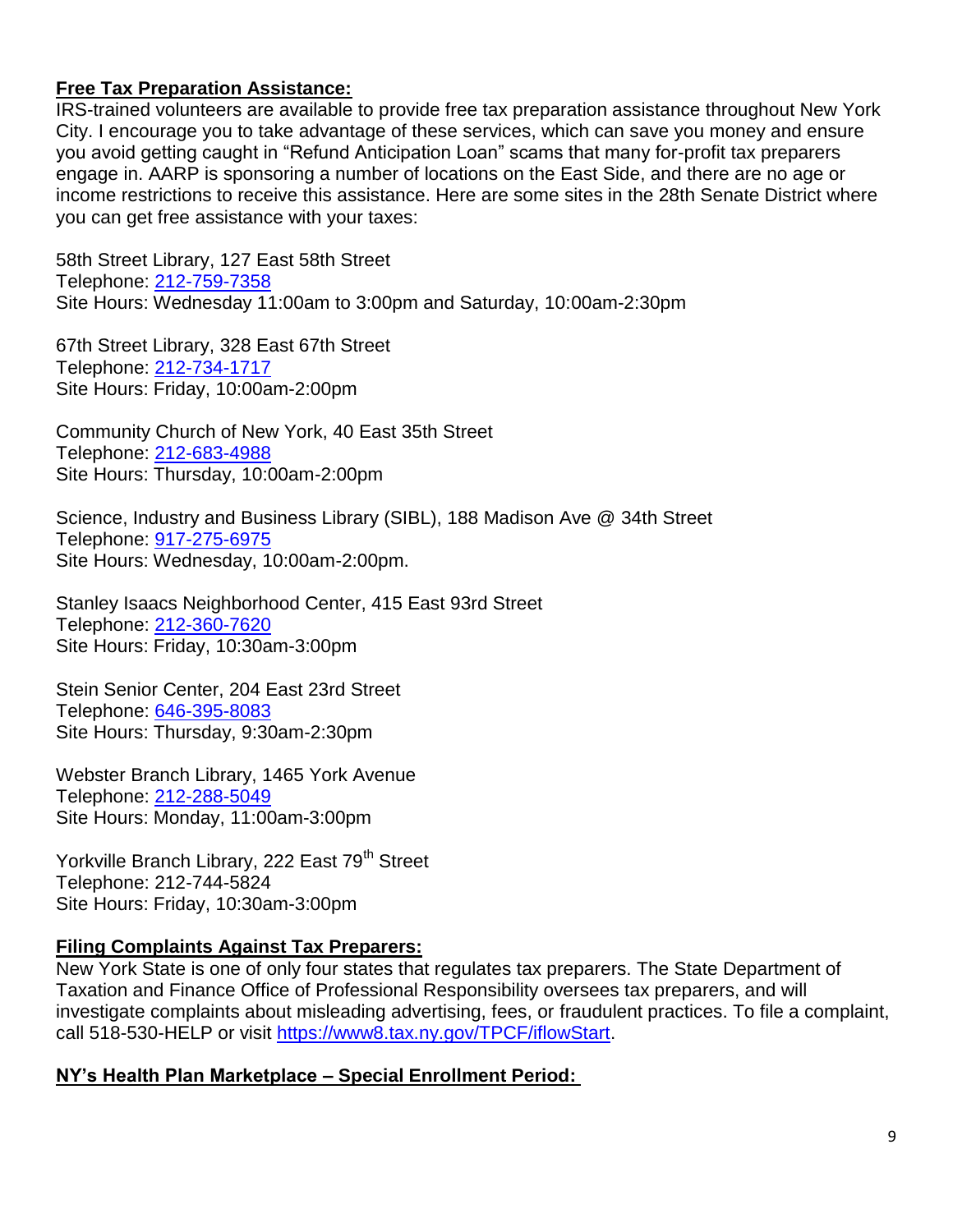NY State of Health, the State's official health plan Marketplace, has established special enrollment period (SEP) for individuals and families who had to pay a federal penalty for 2014 and had not been aware or had not understood that they would have to pay a penalty for not having health insurance coverage. This announcement follows similar statements made by the Centers for Medicare and Medicaid Services (CMS) for the Federally-Facilitated Marketplace and other state-based Marketplaces.

The SEP will start on March 1 and end at 11:59 p.m. on April 30, 2015. Consumers who do not enroll during this period and do not meet the criteria for other SEPs will not be able to purchase coverage during the remainder of 2015 and may be subject to a federal tax penalty when they file their 2015 federal income taxes. Individuals who are eligible for Medicaid and Child Health Plus can continue to enroll throughout the year.

To be eligible for this SEP, individuals must attest that when they filed their 2014 federal tax return, that they paid a penalty for not having health insurance in 2014, and that they first became aware of or understood the implications of not having health insurance in 2014 when they filed their federal tax return.

**How Do I Apply?** For more information, or to apply for a plan, call the Marketplace at [1-855-355-](tel:1-855-355-5777) [5777](tel:1-855-355-5777) or go online to the Marketplace's website at [http://www.nystateofhealth.ny.gov/.](http://www.nystateofhealth.ny.gov/)

**Need Assistance?** For a complete list of certified health care navigators and counselors, go to <http://info.nystateofhealth.ny.gov/IPANavigatorSiteLocations> or call the Marketplace at [1-855-355-](tel:1-855-355-5777) [5777.](tel:1-855-355-5777) These services are free for you. In my district, Lenox Hill Neighborhood House has a certified application counselor who can help you understand your options and enroll in a plan. Call to make an appointment: 212-218-0432 (no walk-ins). Please feel free to call my office at 212-490-9535 with any questions.

#### **Bereavement Support Group:**

SPOP/Service Program for Older People has a few openings in Bereavement Support Groups starting this month. The program is offered entirely free of charge and groups meet on the Upper West Side of Manhattan. Each group is facilitated by trained volunteer facilitators, with supervision by a clinical social worker. Groups meet for ten weeks and are generally comprised of 6-10 participants. SPOP offers groups specializing either in loss of a spouse or partner, or in a significant loss of another kind, such as a close friend or family member. This program has no religious affiliation and is open to adults of all ages and backgrounds. To learn more please visit www.spop.org or call 212-787-7120 ext. 514

#### **Legal Advocacy Clinics At Lenox Hill Neighborhood House:**

The Lenox Hill Neighborhood House Legal Advocacy Center Offers assistance on a number of different issues. Here is a list of their ongoing programs and clinics:

- **SNAP (formerly Food Stamps) Clinics**: Wednesdays from 10am to 1pm at Lenox Hill Neighborhood House, 331 East 70th Street. First come, first served. Bring proof of identity, income information, utility bill, proof of housing costs, information on any dependents and if you are 60 or over or on SSI/SSD, information on medical costs. For more information, call 212-218-0503 x 3.
- **SCRIE Clinics**: call 212-218-0503 ext. 6 for assistance in applying or recertifying for the Senior Citizens Rent Increase Exemption (SCRIE) program. The SCRIE clinic is open to tenants city-wide. *Please note that due to the volume of calls, it sometimes takes up to two weeks for staff to respond to messages.*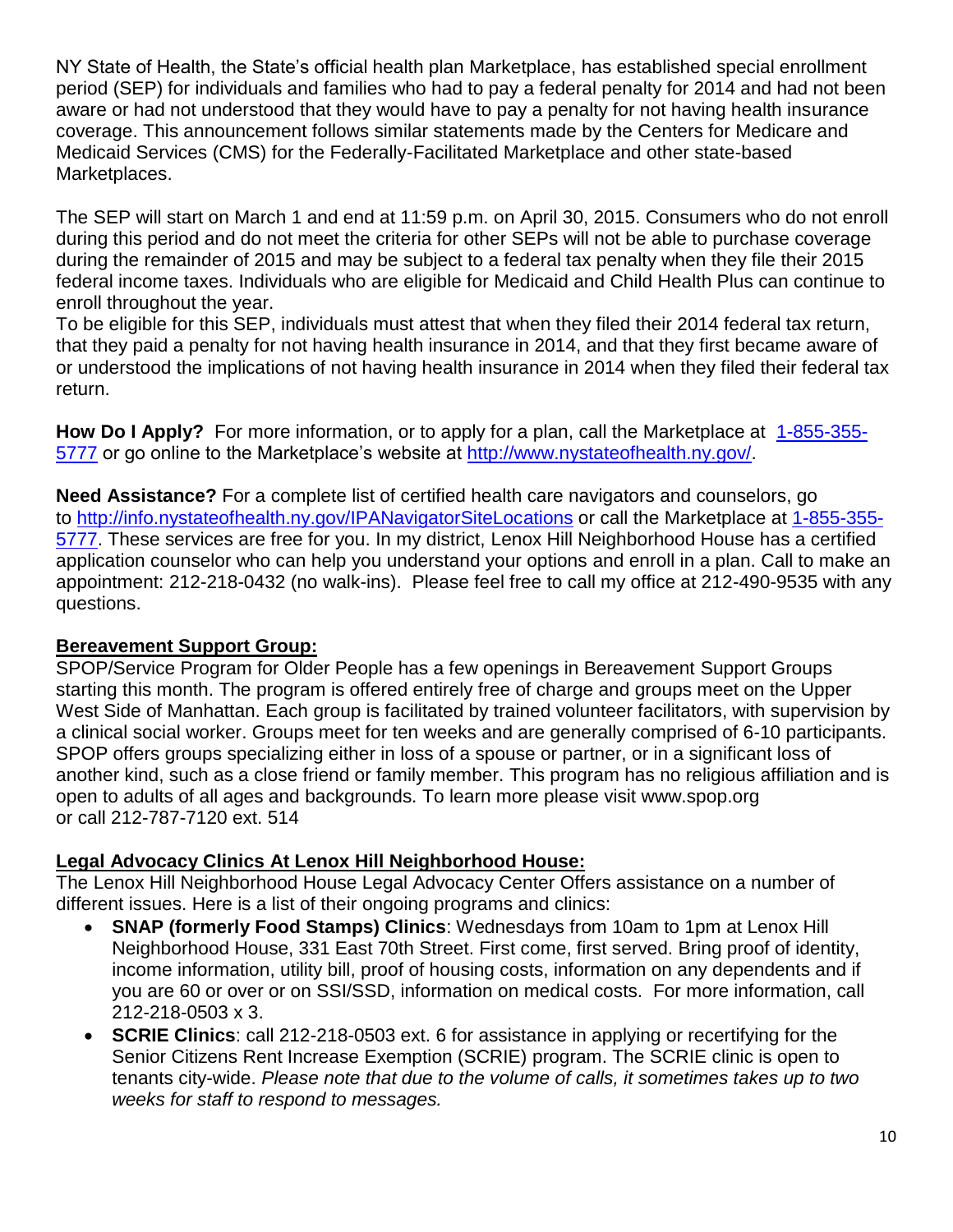- **Eviction Prevention**: Walk-in clinic, every third Monday of the month, from 10am to 1pm at 331 East 70th Street, for tenants who live, work, or go to school on Manhattan's East Side above 59<sup>th</sup> Street and on Roosevelt Island.
- **Advance Directives:** volunteer attorneys may be able to assist you with one-on-one counseling and individualized drafting of Advance Directives including Health Care Proxies, Living Wills, Powers of Attorney, and simple, low-asset Wills. If you are interested in being screened for a possible appointment, call the intake hotline at 212-218-0503 ext 4.
- **Health Care Access/Medicare/Medicaid**: call 212-218-0503 ext 3. Find out about Medicare Savings Programs, Medicaid home care, Medicare Part D, Medicaid Spend-down, EPIC and if you are eligible for Medicaid.
- **Medicaid: Is it for you?** Learn about financial eligibility rules and what services Medicaid covers, including care at home: Thursday, April 9, 2015 from 10:00 am to 11:00 am at the Center @ Lenox Hill Neighborhood House, and Monday, April 13, 2015 from 11:00 am to 12 noon at the Senior Center @ St. Peter's Church.

## **And, just across the Park on the Westside: Monthly Housing Clinics and Workshops:**

Council Member Helen Rosenthal, Goddard Riverside's SRO Law Project, and the Urban Justice Center co-sponsor monthly housing clinics and workshops at the Goddard Riverside Community Center, 593 Columbus Avenue (between 88th and 89th Streets). On the first Wednesday of each month, from 6pm – 8pm, the clinic offers a presentation on a variety of topics, followed by a question and answer session. The funding is provided by the Housing Preservation Initiative of the New York City Council. Each evening, at least one staff attorney will meet with individuals who are seeking specific legal advice.

For questions, contact the Urban Justice Center at (646) 459-3017 or the Office of Council Member Rosenthal at (212) 873-0282. Sign-up sheet starting at 6pm each evening.

#### **May 6, 2015:** SCRIE and DRIE

**June 3, 2015:** Succession Rights, Preferential Rights and Non-Primary Residence

#### **Affordable Housing Opportunities in Manhattan:**

**Riverside South Apartments** is now accepting applications for 55 affordable studio, 1- and 2 bedroom apartments under construction at 40 Riverside Boulevard in the Lincoln Square neighborhood in Manhattan. Rents for these apartments range from \$833 to \$1,082 depending on unit size. To be eligible, applicants must have incomes between \$30,240 and \$50,340, depending on unit and family size. Preference will be given to Community Board 7 residents for 50% of units, mobility-impaired persons for 5% of units, visual- and/or hearing-impaired persons for 2% of units, and City of New York municipal employees for 5% of units. A full description of the building and application process is available at [http://housingpartnership.com/40riversideboulevard/.](http://housingpartnership.com/40riversideboulevard/)

Households may elect to submit an application by one of two methods: EITHER online OR by mail. To submit your application online now, please visit NYC Housing Connect at www.nyc.gov/housingconnect and select "Apply for Housing." To request an application by mail, mail a self-addressed envelope to: Riverside South Apartments, c/o Housing Partnership Development Corporation, 242 West 36th Street, 3rd Floor, New York, NY 10018.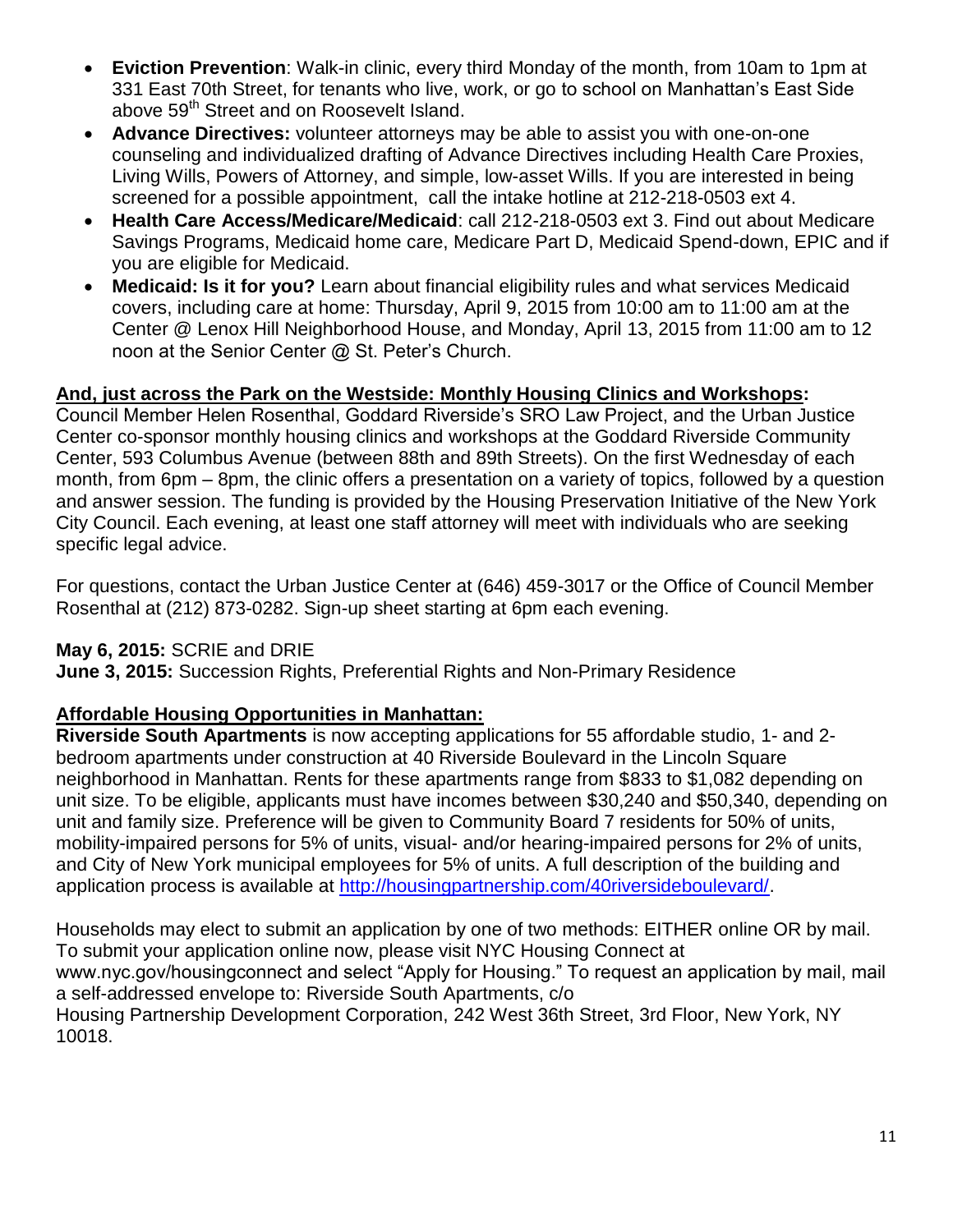Completed applications must be submitted online or returned by regular mail only to the post office box that will be listed on the application. Applications must be submitted online or postmarked by April 20, 2015. *Applicants who submit more than one application will be disqualified.*

**133 Equities** is now accepting applications for 31 affordable studio, 1-, 2 and 3-bedroom newly rehabilitated apartments at 66 West 137th Street, 119 West 133rd Street and 229 West 121st Street in the Harlem neighborhood in Manhattan. Rents for these apartments range from \$1,155 to \$2,464 depending on unit size, family size and income. To be eligible, applicants must have incomes between \$48,160 and \$138,440, depending on unit and family size. Preference will be given to Community Board 10 residents for 50% of units, mobility-impaired persons for 5% of units, visualand/or hearing-impaired persons for 2% of units, and City of New York municipal employees for 5% of units.

Households may elect to submit an application by one of two methods: EITHER online OR by mail. To submit your application online now, please visit NYC Housing Connect at [www.nyc.gov/housingconnect](http://www.nyc.gov/housingconnect) and select "Apply for Housing." To request an application by mail, mail a self-addressed envelope to: 133 Equities, LLC, 316 West 118<sup>th</sup> Street, New York, NY 10026.

Completed applications must be submitted online or returned by regular mail only to the post office box that will be listed on the application. Applications must be submitted online or postmarked by April 20, 2015. *Applicants who submit more than one application will be disqualified.*

**Prospero Hall** is now accepting applications for 32 affordable studio apartments newly constructed at 100 East 118<sup>th</sup> Street in the East Harlem neighborhood in Manhattan. Rents for these apartments range is \$539. To be eligible, applicants must have incomes between \$23,520 and \$35,280. Preference will be given to Community Board 6 residents for 50% of units, mobility-impaired persons for 5% of units, visual- and/or hearing-impaired persons for 2% of units, and City of New York municipal employees for 5% of units. A full description of the building and application process is available at [http://housingpartnership.com/40riversideboulevard/.](http://housingpartnership.com/40riversideboulevard/)

Households may elect to submit an application by one of two methods: EITHER online OR by mail. To submit your application online now, please visit NYC Housing Connect at www.nyc.gov/housingconnect and select "Apply for Housing." To request an application by mail, send a postcard or self-addressed envelope to: Prospero Hall c/o Arete Management LLC, 42 West 39 Street, 14 Floor, New York, NY 10018.

Completed applications must be submitted online or returned by regular mail only to the post office box that will be listed on the application. Applications must be submitted online or postmarked by May 5. *Applicants who submit more than one application will be disqualified.*

**160 Madison Avenue** is now accepting applications for 64 affordable studio, 1- and 2-bedroom apartments under construction at 40 Riverside Boulevard in the Lincoln Square neighborhood in Manhattan. Rents for these apartments range from \$565 to \$900 depending on unit size. To be eligible, applicants must have incomes between \$20,743 and \$43,150, depending on unit and family size. Preference will be given to Community Board 5 residents for 50% of units, mobility-impaired persons for 5% of units, visual- and/or hearing-impaired persons for 2% of units, and City of New York municipal employees for 5% of units. A full description of the building and application process is available at [http://housingpartnership.com/40riversideboulevard/.](http://housingpartnership.com/40riversideboulevard/)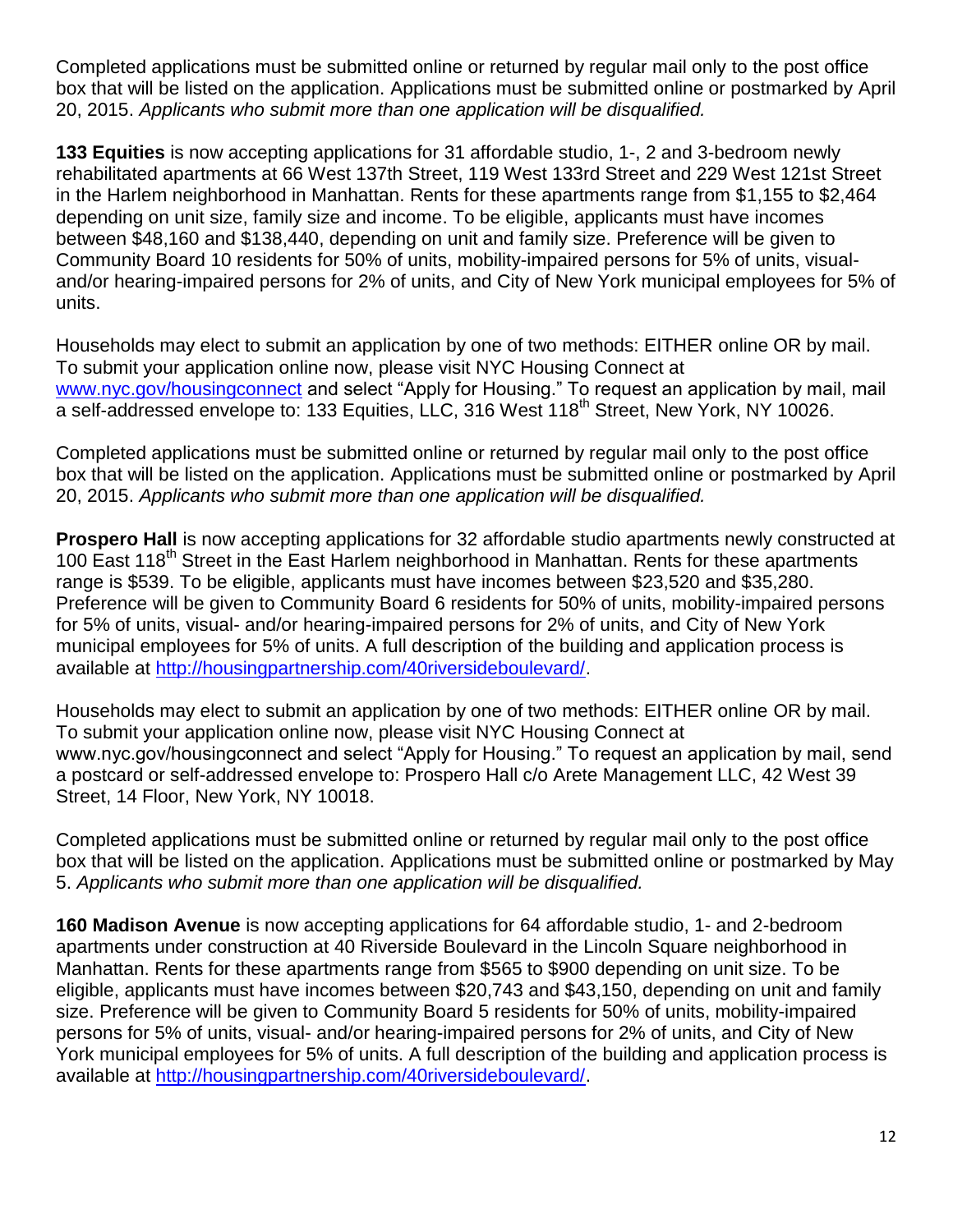Households may elect to submit an application by one of two methods: EITHER online OR by mail. To submit your application online now, please visit NYC Housing Connect at www.nyc.gov/housingconnect and select "Apply for Housing." To request an application by mail, mail a self-addressed envelope to: One Sixty Madison, c/o Common Ground, PO Box 3620937 New York, NY 10129.

Completed applications must be submitted online or returned by regular mail only to the post office box that will be listed on the application. Applications must be submitted online or postmarked by June 1, 2015. *Applicants who submit more than one application will be disqualified.*

## **Metrocard Bus and Van Schedule:**

.

The MTA offers MetroCard-related services throughout New York City through mobile buses and vans. Buses provide a full range of services, including applying for or refilling a Reduced-Fare MetroCard, buying or refilling a regular MetroCard, or getting answers to a MetroCard-related question. Vans sell Unlimited Ride MetroCards and Pay-Per-Ride MetroCards, and they refill MetroCards and Reduced-Fare MetroCards.

Buses and vans will be in my district on the following dates and locations:

April 14, 10:30 am, 92 Street & Lexington Avenue – Bus April 14, 11:00 am - 12:30 pm, 86 Street & Lexington Avenue – Bus April 14, 1:30 - 2:30 pm, 68 Street & Lexington Avenue – Bus April 15, 9 - 10:30 am, 79 Street & 3 Avenue – Bus April 15, 11 am - 1 pm, 79 Street & York Avenue – Bus April 15, 1:30 - 2:30 pm, 72 Street & York Avenue – Bus April 16, 8:30 - 10:30 am, 47 Street & 2 Avenue – Van April 16, 1:30 - 3:30 pm, 28 Street & 2 Avenue – Van April 28, 10:30 am, 92 Street & Lexington Avenue – Bus April 28, 11:00 am - 12:30 pm., 86 Street & Lexington Avenue – Bus April 28, 1:30 - 2:30 pm, 68 Street & Lexington Avenue – Bus May 6, 9 - 10:30 am, 79 Street & 3 Avenue – Bus May 6, 11 am - 1 pm, 79 Street & York Avenue – Bus May 6, 1:30 - 2:30 pm, 72 Street & York Avenue – Bus May 7, 7 – 9 am, 90 Street and York Avenue - Van May 7, 8:30 - 10:30 am, 47 Street & 2 Avenue – Van May 7, 1:30 - 3:30 pm, 28 Street & 2 Avenue – Van May 8, 9 - 10 am, 57 Street and 1 Avenue – Van May 8, 10:30 - 11:30 am, 57 Street and 3 Avenue – Van May 8, 12:30 - 2:30 pm, 68 Street and 1 Avenue – Van

The full mobile MetroCard schedule is available at [http://mta.info/metrocard/mms.htm.](http://mta.info/metrocard/mms.htm) Please note that MetroCard buses and vans do not take credit cards.

#### **Heat Season Rules:**

The City Housing Maintenance Code and State Multiple Dwelling Law require building owners to provide heat and hot water to all tenants. Building owners are required to provide hot water 365 days a year at a constant minimum temperature of 120 degrees Fahrenheit.